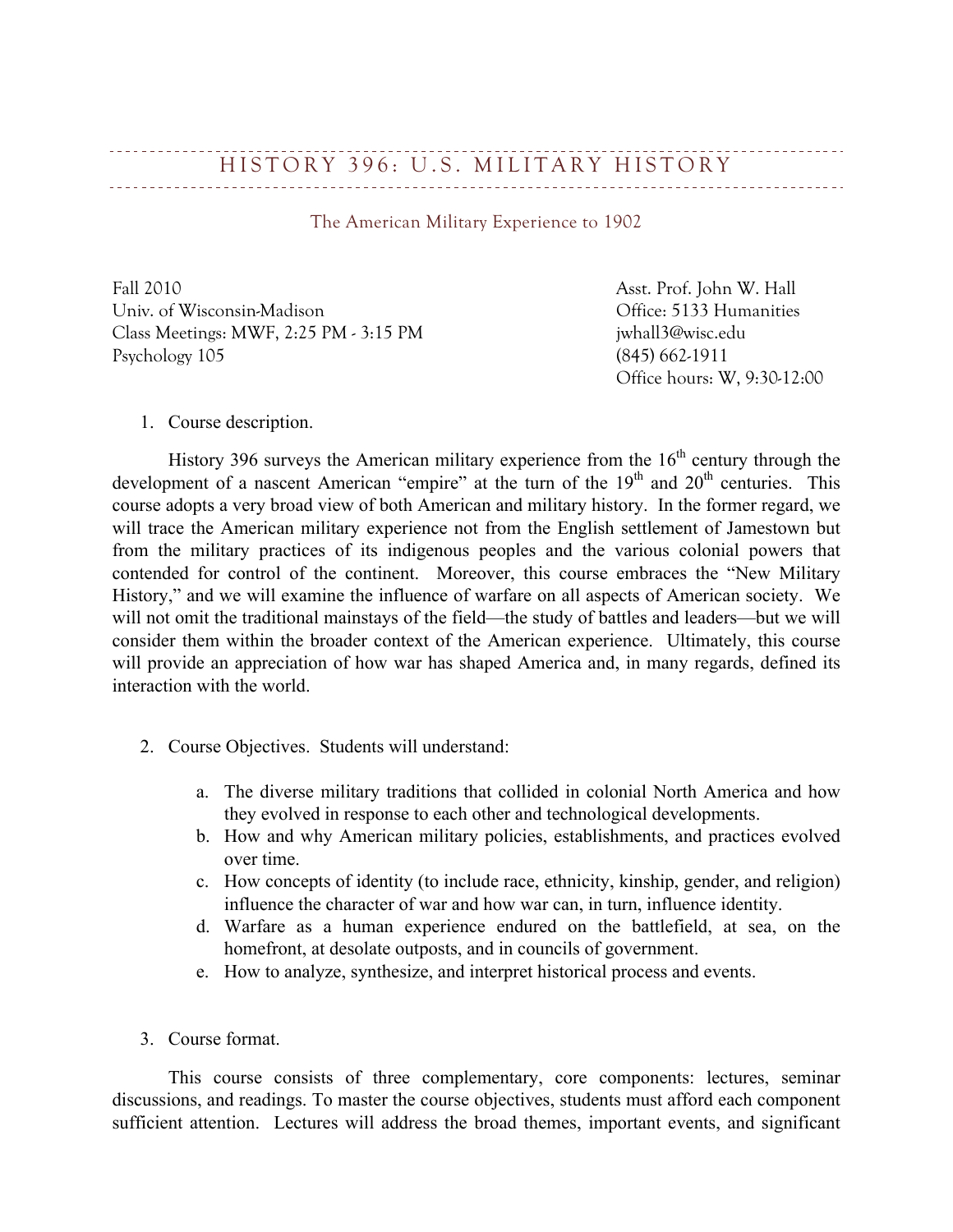issues in American military history. Readings from Murray and Millet, *For the Common Defense*, will generally (but not always) align with lecture topics and provide a context for discussion. These readings lack the breadth and depth of the lectures, however, and will not suffice as a substitute for attending class. Moreover, several lectures will address topics covered only fleetingly—if at all—in the assigned reading. Your other course texts provide more thorough treatment of selected topics in American military history and represent various forms of historical writing. These readings, each focused on a different aspect of the American military experience, will provide the basis for periodic seminar discussions. These sessions provide students opportunities to interactively engage the materials and each other. To improve group discussions, students must complete all assigned readings prior to each seminar discussion. The 3-credit option for this course is for graduate students. All undergraduates are encouraged to enroll for 4 credits as they will—regardless of their registration—fulfill the requirements of a 4credit-hour course.

- 4. Graded requirements. Students will be graded on a 1150-point scale.
	- a. Seminar discussion contributions (written and oral).

The quality of seminar discussions is entirely dependent upon student contributions, which will account for 130 points of each student's grade (10 points for each discussion session). Teaching Assistants (TAs) will assign this grade on the basis of *quality and consistency* over the course of the semester. An unexcused absence from any seminar discussion will result in 10-point penalty.

b. Discussion essays.

In preparation for seminar discussions 2-6 and 9-13 (see Course Schedule below), students will write essays in response to a question posed by the TA in the previous seminar meeting. These essays will enable students to practice their expository and argumentative writing skills, provide several opportunities for constructive feedback, and "seed" our discourse with considered positions on the issues at hand. Essays are due via Learn $@UW$  no later than 8 p.m. the evening before each seminar meeting.

Eight of these essays will consist of a single paragraph (not to exceed 300 words). These "short essays" will not be graded, but failure to submit an acceptable essay will result in a 10-point penalty.

The remaining two essays will be 4-5 pages in length and worth 30 and 50 points in their order of submission. These essays must be completed before the midterm. TAs will issue additional instructions regarding discussion essays.

c. Mid-term examination.

Students will receive a take-home, mid-term examination in class on 22 October. The examination will consist of two questions and will account for 250 points (125 points per question). Students will answer each question in an essay of 1,000 to 1,200 words.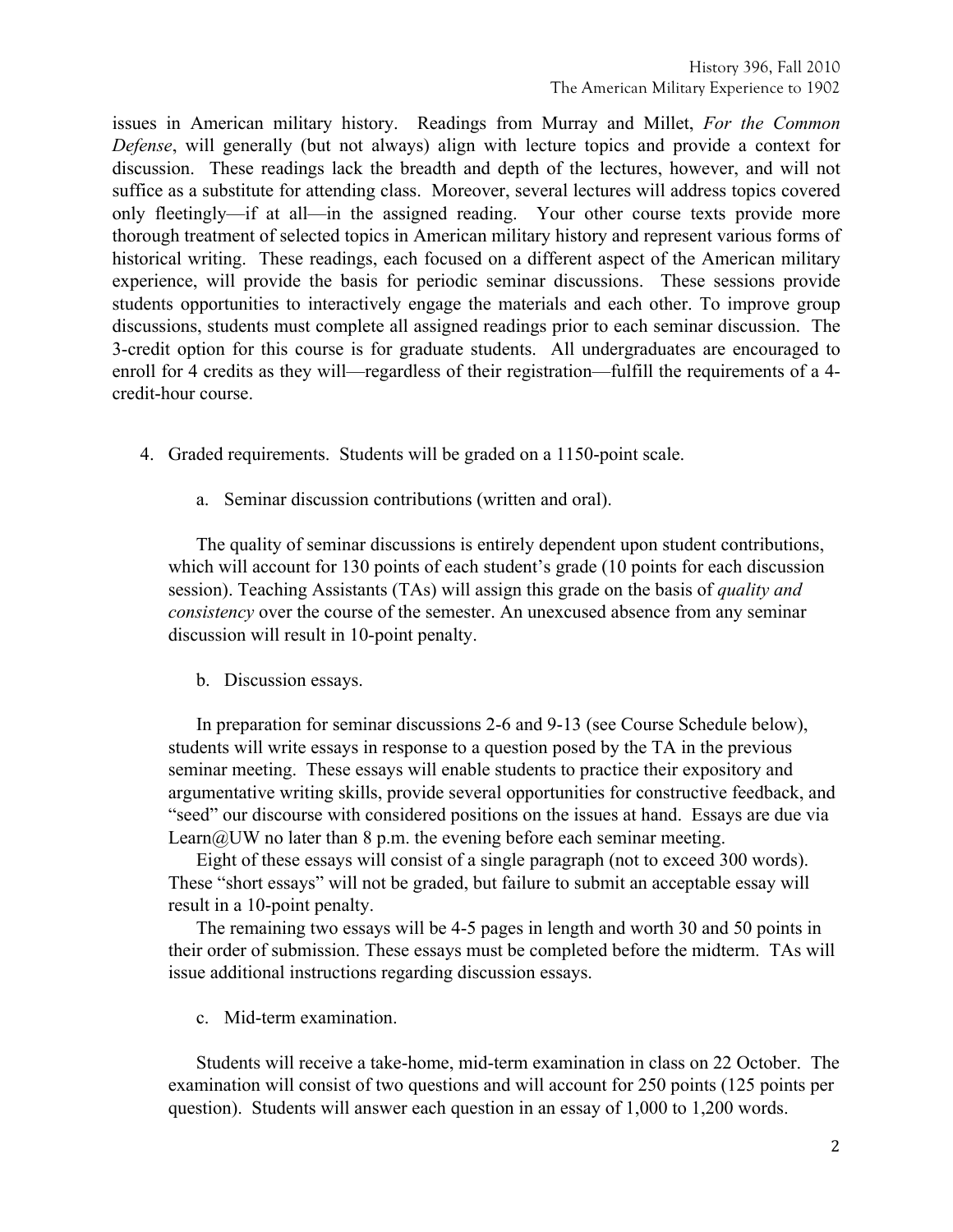Essays must present a compelling thesis substantiated by specific historical evidence and demonstrate a mastery of the material covered in lectures, readings, and discussions. Poor writing, grammatical errors, and ineffective organization will result in grade deductions. Students may discuss the questions with one another outside of class, but the essays must be entirely their own work. **Completed examinations are due at the beginning of the 27 October class meeting**.

d. Writing requirement.

Students will write a 6-8 page essay based on a scholarly biography of their choosing. The subject of this biography need not be a military figure, but the book must shed light on some aspect of American military history. Essays should at once review the biography as a work of history and offer an original, student thesis explaining the significance of the subject to the American military experience.

In reviewing biographies, students must consider the work in several regards.

- Who is the author and what are his or her qualifications to write this work? What are his or her biases—in general and toward the subject in particular?
- In what era or context did the author write the biography? What prejudices or issues likely influenced the author's treatment of the subject?
- Who published the biography? How rigorous are this press's standards of scholarship?
- What is the author's thesis, and is it compelling? Does the author support this thesis with warranted arguments thoughtfully organized and supported by evidence? Do these arguments support or contradict other, prevalent interpretations of the subject's life?
- Is the author balanced in his or her treatment of the subject, or is the account either adulatory or damning?
- How sound is the author's scholarship? Did he or she consult a wide array of primary and secondary sources, or do a handful of sources dominate the author's citations?
- Finally, is the book well written? Would you recommend it to a friend?

Beyond evaluating the biography, students must posit an original argument that defines the place of this historical figure in the study of American military history. Substantiation of this argument will require contextualizing the subject's life in relation to the themes addressed in this course and conducting research beyond this single biography. Essays must cite *at least* four additional sources and make use of primary evidence. Each student should organize this essay around his or her thesis and regard the review as an integral but subordinate component of the overall project.

This writing requirement is worth 300 points. Enjoyment of this project and satisfaction with the final grade is largely contingent on the selection of a good biography of an appropriate subject. Often, the best biographical subjects are complicated or controversial figures. If students encounter difficulty selecting an appropriate book or have any questions regarding the expectations for this requirement, they should seek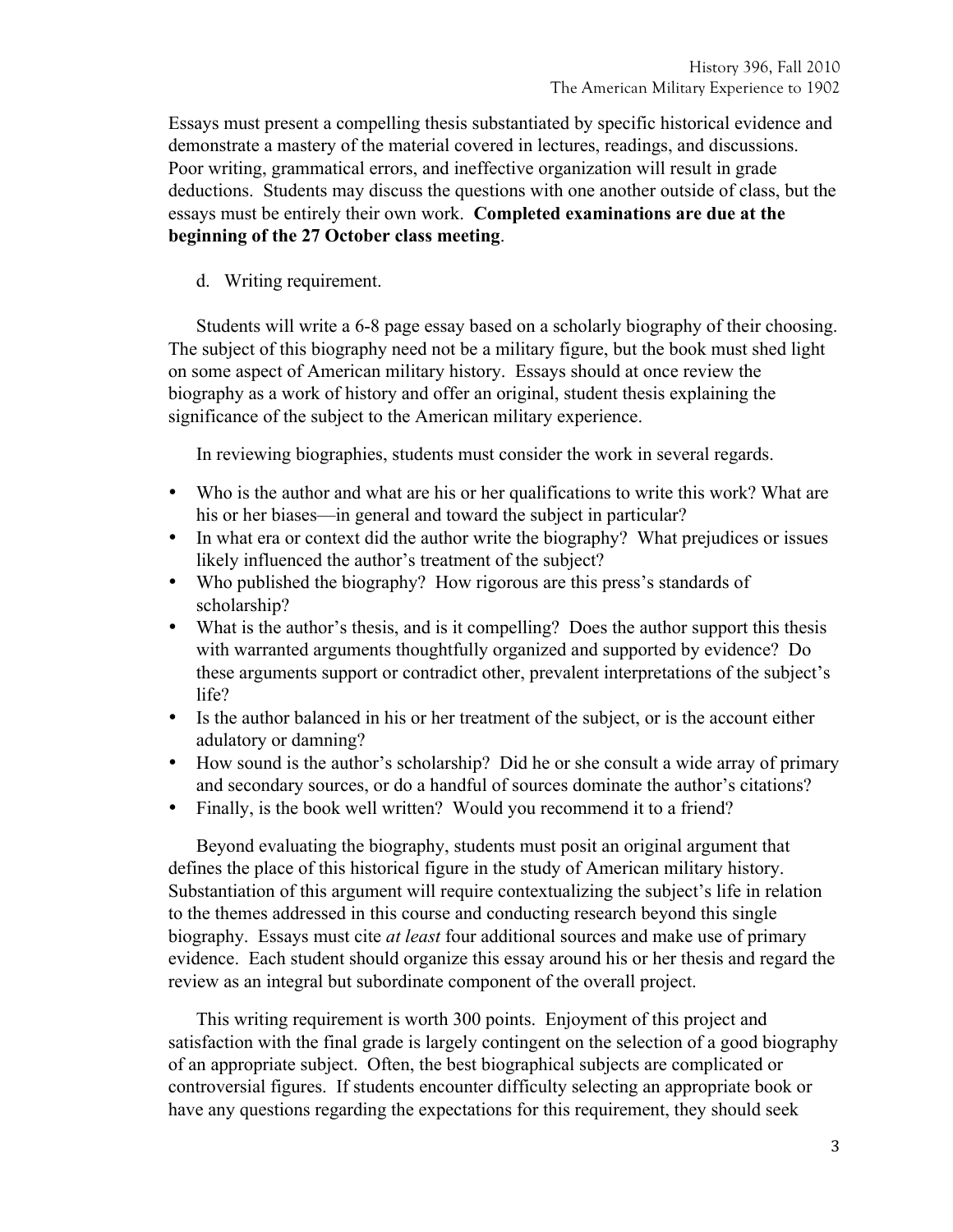## guidance from their TA or Prof. Hall as soon as possible. **Essays are due at the beginning of the 12 November class meeting**.

e. Final examination.

Students will receive a take-home, final examination in class on 15 December. The examination will consist of three essay questions, two requiring short answers of 400 to 500 words and one requiring an essay of 1500 to 2000 words. The final examination will cover all materials presented in the course and is worth 350 points (75 points per short answer and 200 points for the essay). Each answer should present a compelling thesis substantiated by specific historical evidence and demonstrate a mastery of the material covered in lectures, readings, and discussions. Poor writing, grammatical errors, and ineffective organization will result in grade deductions. Students may discuss the questions with one another outside of class, but the essays must be entirely their own work. **Completed examinations are due at TA offices no later than 2:25 p.m. on 20 December**.

| Requirement           | Due                      | Points |
|-----------------------|--------------------------|--------|
| Seminar contributions | Various                  | 130    |
| Discussion essays     | Various                  | 80     |
| Mid-term examination  | 2:25 p.m., 27 October    | 250    |
| Writing requirement   | $2:25$ p.m., 12 November | 300    |
| Final examination     | $2:25$ p.m., 20 December | 350    |
| Total                 |                          | 1150   |

f. Grading summary.

g. Grading scheme.

| 92-100%      | A  |
|--------------|----|
| 87-91.9%     | AB |
| 82-86.9%     | B  |
| 77-81.9%     | BC |
| 72-76.9%     | C  |
| 67-71.9%     | D  |
| $0 - 69.9\%$ | F  |
|              |    |

- 5. Grading standards for written work.
	- a. Organization:
		- i. Does the essay begin with an effective introduction that (a) engages the reader, (b) identifies historical problem under consideration, and (c) posits the student's thesis?
		- ii. Do paragraphs comprise discrete ideas defined by identifiable topic sentences?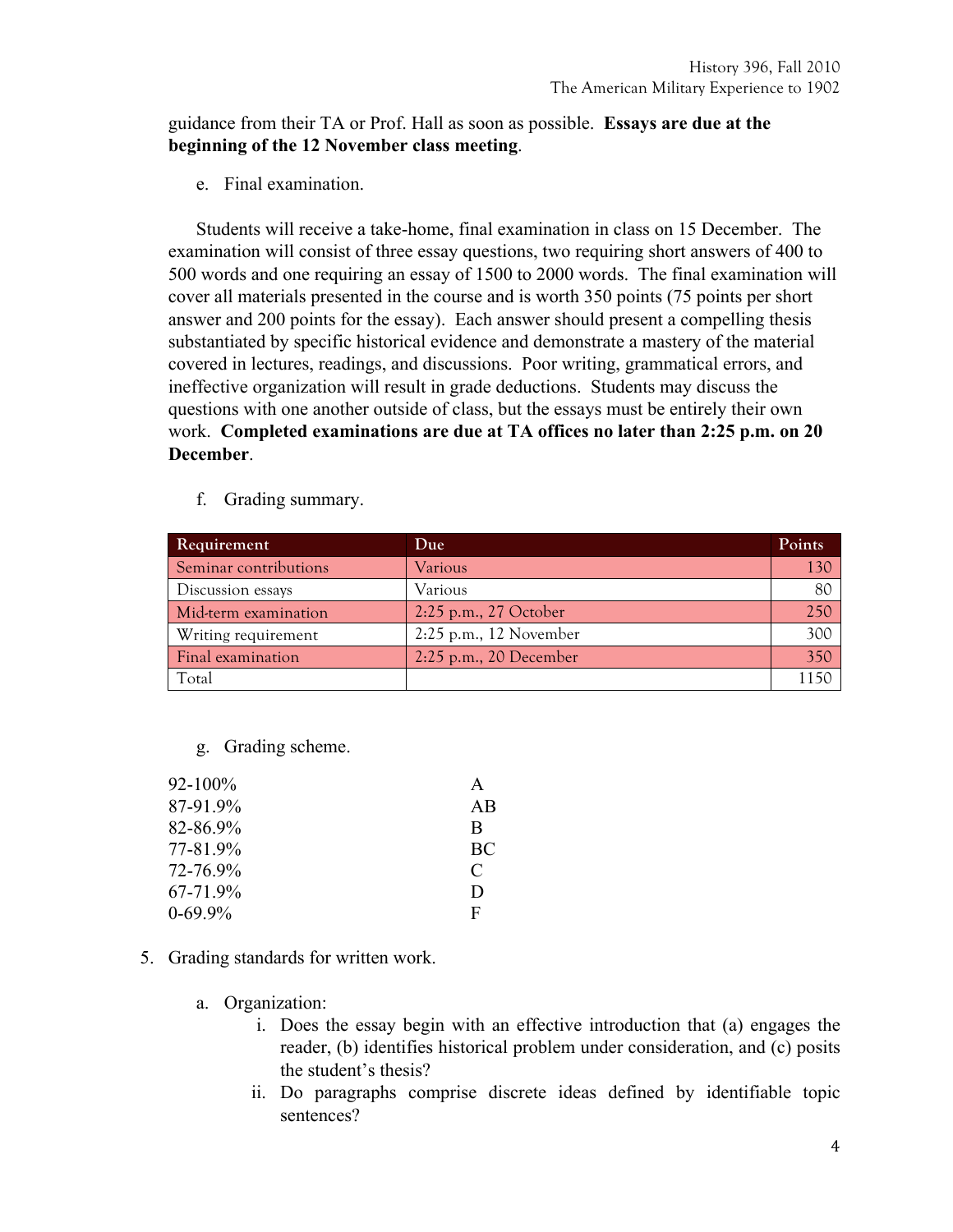- iii. Does the student make effective use of transitions (especially between paragraphs)?
- iv. Does the student arrange his or her paragraphs (ideas) in a logical sequence that furthers the argument while maintaining a coherent, chronological narrative?
- v. Does the student conclude with a summary of the paper's most salient findings and (if appropriate) an allusion to their broader significance?
- b. Use of sources:
	- i. Is the student's research adequate?
	- ii. Does the student make significant / sufficient use of primary sources? $*$
	- iii. Does the student over-rely on select secondary sources or non-scholarly sources?
	- iv. Does the student make appropriate use of the *best available* sources?
	- v. Does the student effectively use evidence from these sources to further his or her argument?
	- vi. Does the student understand the historiography of his or her topic?<sup>\*</sup>
	- vii. Does the student make excessive or inappropriate use of direct quotations?
- c. Overall:
	- i. Does the student present an original, compelling argument substantiated by appropriate historical evidence? Would a general, educated reader find the argument compelling?
	- ii. Does the student demonstrate mastery of the subject matter?
	- iii. Is the essay well written? Would a general, educated reader understand it and enjoy reading it?
	- iv. Is the essay properly formatted and free of errors?
- 6. How to succeed in this course.
	- a. Do the reading.
	- b. Attend all class meetings (lectures and seminar discussions).
		- i. Be seated and prepared to take notes at 2:25 p.m.
		- ii. Turn off cell phones in class. Prof. Hall or the TAs will answer phones that ring; repeat offenders will be asked to leave.
		- iii. Coordinate anticipated absences, late arrivals, and early departures ahead of time.
		- iv. Prof. Hall expects personal explanations for unanticipated tardiness immediately following class.
	- c. Contribute to discussions.
	- d. Take notes—in class and while reading. Laptops are permitted in class for notetaking and referencing purposes only. Prof. Hall reserves the right to revoke laptop privileges for those who abuse them.
	- e. Work ahead on all graded requirements and submit them on time. **Late submissions will be penalized 10% for every 24-hour period they are late.**

!!!!!!!!!!!!!!!!!!!!!!!!!!!!!!!!!!!!!!!!!!!!!!!!!!!!!!!!!!!!

<sup>\*</sup> Research paper only.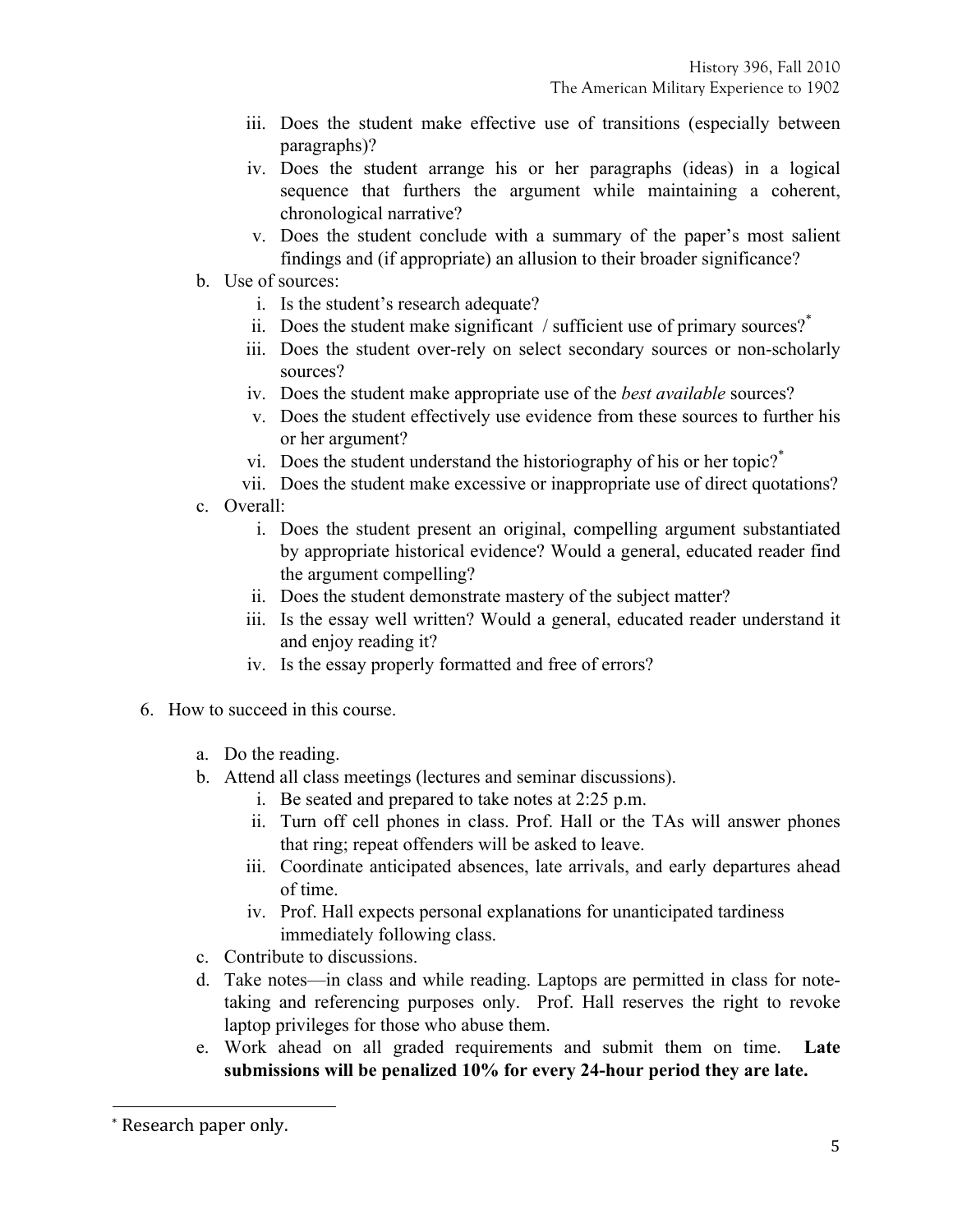- f. Do your own work. Doing otherwise defeats the purpose of taking the course. Prof. Hall will investigate and punish suspected cases of plagiarism in accordance with Chapter 14 of the University of Wisconsin System Administrative Code.
- g. Seek assistance from the professor or TA if you are struggling or do not understand the expectations.
- 7. Course texts. Students are responsible for acquiring the following texts:
- Calloway, Colin G., ed. *Our Hearts Fell to the Ground: Plains Indian Views of How the West Was Lost*, The Bedford Series in History and Culture. Boston: Bedford Books of St. Martin's Press, 1996.
- Crane, Stephen. *The Red Badge of Courage*. Clayton, Del.: Prestwick House, 2004.
- Gross, Robert A. *The Minutemen and Their World*. New York: Hill and Wang, 2001.
- Hickey, Donald R. *The War of 1812: A Short History*. Urbana: University of Illinois Press, 1995.
- Millett, Allan R., and Peter Maslowski. *For the Common Defense: A Military History of the United States of America*. Revised and expanded ed. New York: Free Press, 1994.
- Morison, Elting E. *Men, Machines, and Modern Times*. Cambridge, Mass.: M.I.T. Press, 1966.
- Prucha, Francis Paul. *Broadax and Bayonet: The Role of the United States Army in the Development of the Northwest, 1815-1860*. Lincoln: University of Nebraska Press, 1995.
- Skelton, William B. "Officers and Politicians: The Origins of Army Politics in the United States before the Civil War." *Armed Forces & Society* 6, no. 1 (1979): 22-48. (Available on Learn $(a)$ UW).
- Steele, Ian K. *Warpaths: Invasions of North America*. New York: Oxford University Press, 1994.
- Summerhayes, Martha. *Vanished Arizona: Recollections of the Army Life of a New England Woman*. Salem, Mass.: Salem Press, 1911. (Available for free download at http://books.google.com/books?id=hukTAAAAYAAJ&printsec=frontcover&dq=vanished+a rizona&ei=ZQ74SIqDHo3kywT\_3ND8DA#PPP1,M1).
- Watkins, Samuel R. *Co. Aytch: A Confederate Memoir of the Civil War*. New York: Touchstone, 2003.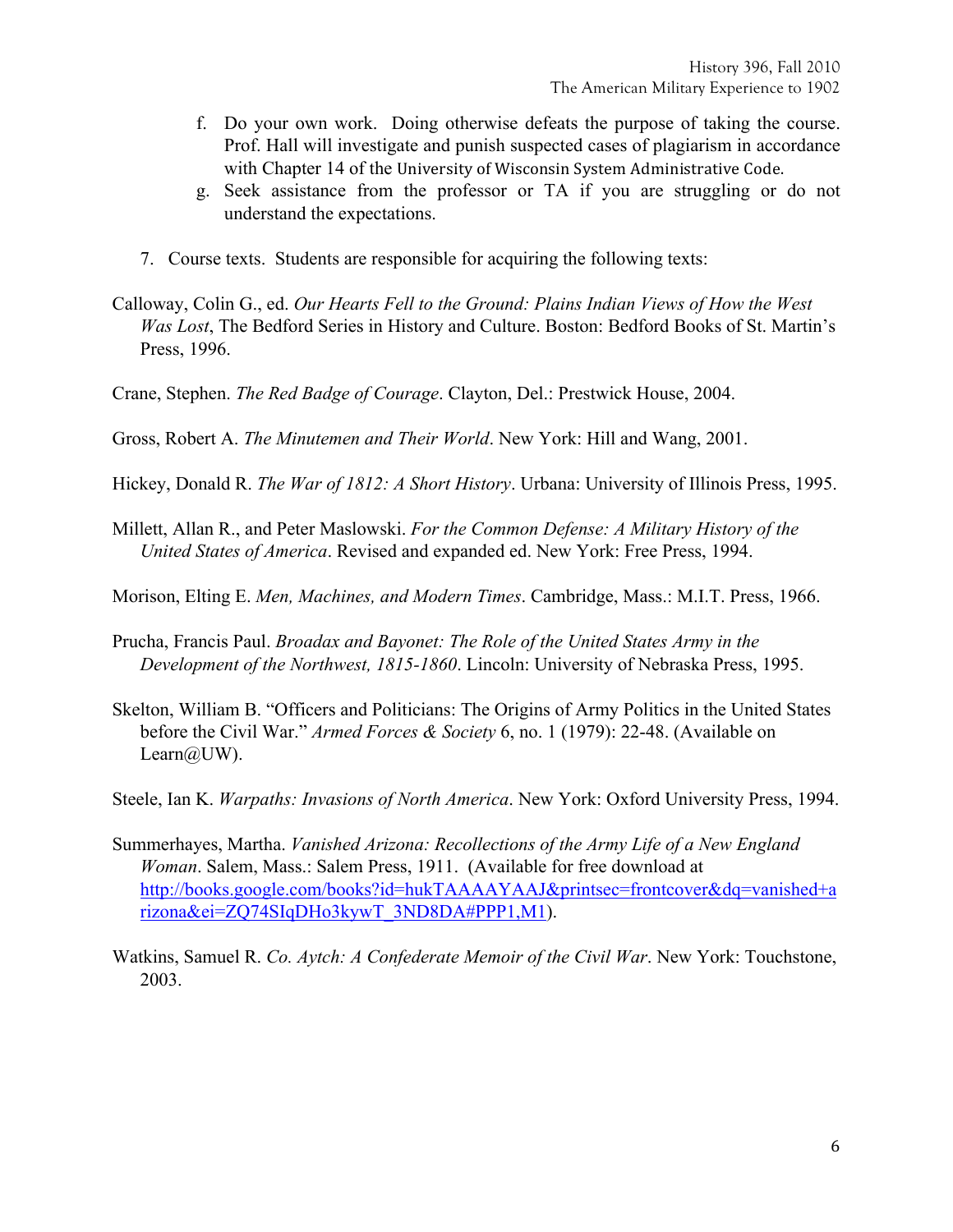## 8. Course schedule.

| Week                    | <b>LSN</b>                        | <b>Date</b>               | <b>Topic</b>                                               | Reading                                                        |  |
|-------------------------|-----------------------------------|---------------------------|------------------------------------------------------------|----------------------------------------------------------------|--|
| 1                       | 1                                 | 9/3                       | Introduction                                               | M&M, xi-xiv                                                    |  |
| $\overline{2}$          | <b>The Invasion of America</b>    |                           |                                                            |                                                                |  |
|                         | S <sub>1</sub> A                  | 9/7                       | <b>Seminar Discussion 1</b>                                | $-$                                                            |  |
|                         | $\overline{2}$                    | 9/8                       | Native American & European Warfare                         | Steele, 3-36, 110-130                                          |  |
|                         | S1B                               | 9/9                       | Seminar Discussion 1                                       |                                                                |  |
|                         | 3                                 | 9/10                      | <b>Contact and Conflict</b>                                | M&M, 1-21; Steele, 37-58, 80-<br>109                           |  |
| $\overline{3}$          | $\overline{4}$                    | 9/13                      | The Contest for Colonial Dominion                          | M&M, 22-37; Steele; 59-79,<br>131-174                          |  |
|                         | S2A                               | 9/14                      | <b>Seminar Discussion 2</b>                                | Review readings to date                                        |  |
|                         | 5                                 | 9/15                      | Endgame                                                    | M&M, 37-46; Steele, 151-206                                    |  |
|                         | S2B                               | 9/16                      | Seminar Discussion 2                                       | Review readings to date                                        |  |
|                         | 6                                 | 9/17                      | Lessons                                                    | Steele, 207-47                                                 |  |
| $\overline{\mathbf{4}}$ | <b>The American Revolution</b>    |                           |                                                            |                                                                |  |
|                         | 7                                 | 9/20                      | A People in Arms                                           | Gross ix-29; M&M, 51-65                                        |  |
|                         | S <sub>3</sub> A                  | 9/21                      | <b>Seminar Discussion 3</b>                                | Review Steele; M&M to 46                                       |  |
|                         | 8                                 | 9/22                      | Miscalculations: 1775-76                                   | Gross, 30-67; M&M, 65-69                                       |  |
|                         | S3B                               | 9/23                      | Seminar Discussion 3                                       | Review Steele; M&M to 46                                       |  |
|                         | 9                                 | 9/24                      | Turning Point: Saratoga                                    | Gross, 68-108; M&M, 70-72                                      |  |
| 5                       | 10                                | 9/27                      | The Brutal War: The South and Indian<br>Country            | Gross, 109-32; M&M, 73-83                                      |  |
|                         | S <sub>4</sub> A                  | 10/5                      | <b>Seminar Discussion 4</b>                                | Gross, 133-204                                                 |  |
|                         | 11                                | 9/29                      | American Mythology                                         |                                                                |  |
|                         | S <sub>4</sub> B                  | 9/30                      | <b>Seminar Discussion 4</b>                                | Gross, 133-204                                                 |  |
|                         |                                   | <b>The Early Republic</b> |                                                            |                                                                |  |
|                         | 12                                | 10/1                      | Founding a Military Establishment                          | Hickey, ix-18; M&M, 88-106                                     |  |
| 6                       | 13                                | 10/4                      | The War of 1812                                            | Hickey, 19-52; M&M, 106-19                                     |  |
|                         | S <sub>5</sub> A                  | 10/12                     | <b>Seminar Discussion 5</b>                                | Hickey, 53-109                                                 |  |
|                         | 14                                | 10/6                      | Breaking Indian Power                                      |                                                                |  |
|                         | S <sub>5</sub> B                  | 10/7                      | <b>Seminar Discussion 5</b>                                | Hickey, 53-109                                                 |  |
|                         | The Frontier Constabulary, Part 1 |                           |                                                            |                                                                |  |
|                         | 15                                | 10/8                      | Engineers & Explorers                                      | Prucha, xi-33; M&M, 123-41                                     |  |
| $\overline{7}$          | 16                                | 10/11                     | The Black Hawk War                                         | Prucha, 34-80                                                  |  |
|                         | S <sub>6</sub> A                  | 10/19                     | <b>Seminar Discussion 6</b>                                | Review readings to date                                        |  |
|                         | 17                                | 10/13                     | Indian Removal                                             | Prucha, 81-119; M&M, 141-44                                    |  |
|                         | S6B                               | 10/14                     | Seminar Discussion 6                                       | Review readings to date                                        |  |
|                         | 18                                | 10/15                     | The Mexican-American War                                   | Prucha, 120-48; M&M, 144-57                                    |  |
| 8                       | $+9$                              | 10/18                     | Profession of Arms                                         | Prucha, 149-88<br><b>COMPENSATORY DROP; NO</b><br><b>CLASS</b> |  |
|                         | S7A                               | 10/19                     | <b>Seminar Discussion 7</b>                                | Review ALL readings to date                                    |  |
|                         | 19                                | 10/19                     | The Profession of Arms in Pre-Civil War                    | <b>Skelton</b> , 22-48                                         |  |
|                         |                                   | <b>7 PM</b>               | America                                                    | Wisconsin Veteran's Museum                                     |  |
|                         | 20                                | 10/20                     | Expanding Frontiers, Opening Rifts                         | Prucha, 189-222                                                |  |
|                         | S7B                               | 10/21                     | Seminar Discussion 7                                       | Review ALL readings to date                                    |  |
|                         | 21                                | 10/22                     | Mid-Term Review & distribution of take-home exam questions |                                                                |  |